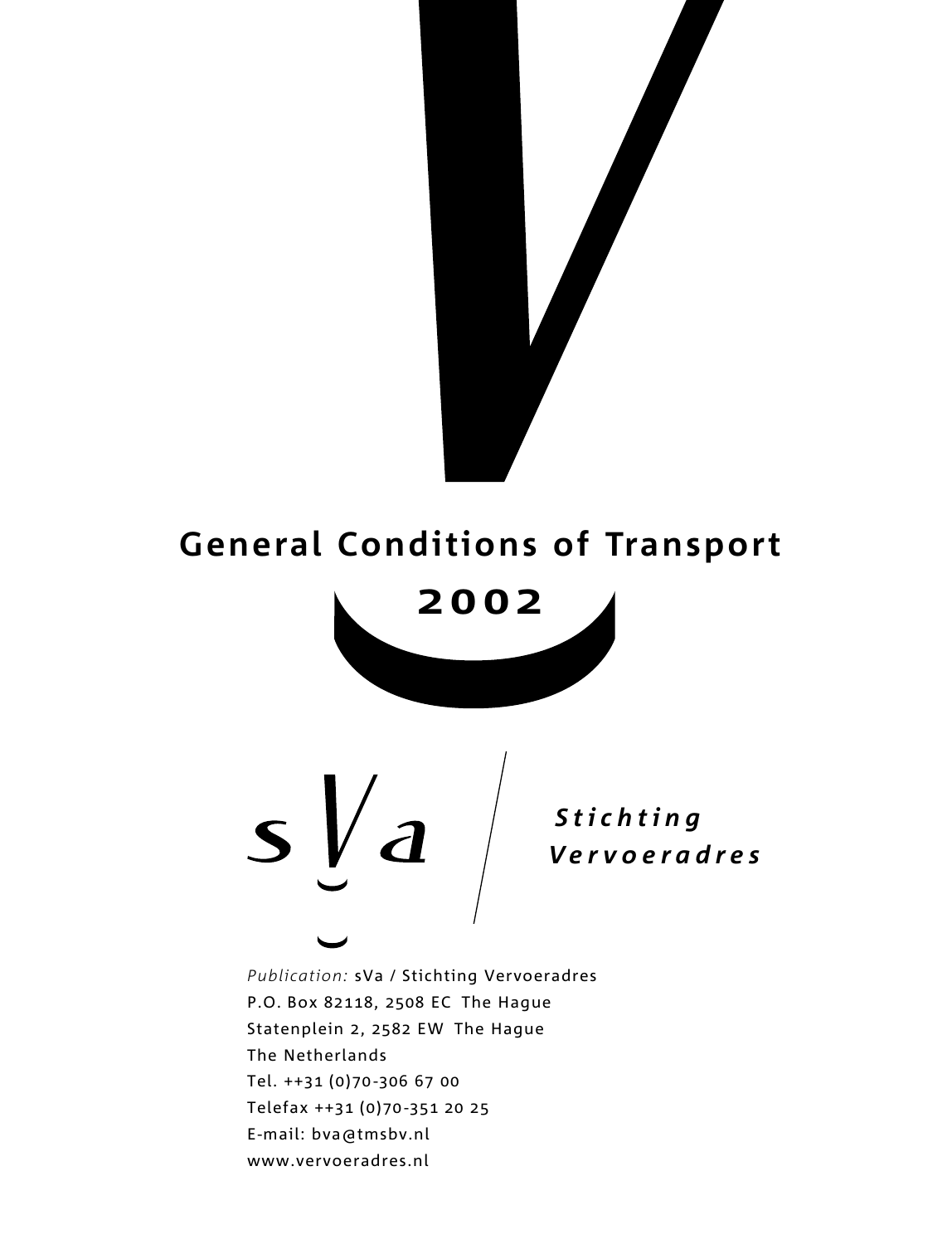© 2002 sVa / Stichting Vervoeradres.

 $\ddot{\phantom{0}}$ 

All rights reserved. No part of this publication may be reproduced of transmitted, in any form or by any means, electronical, mechanical, photocopying, recording or otherwise, or stored in any retrieval system of any nature, without the written permission of the copyright holder and the publisher, application for which shall be made to the publisher.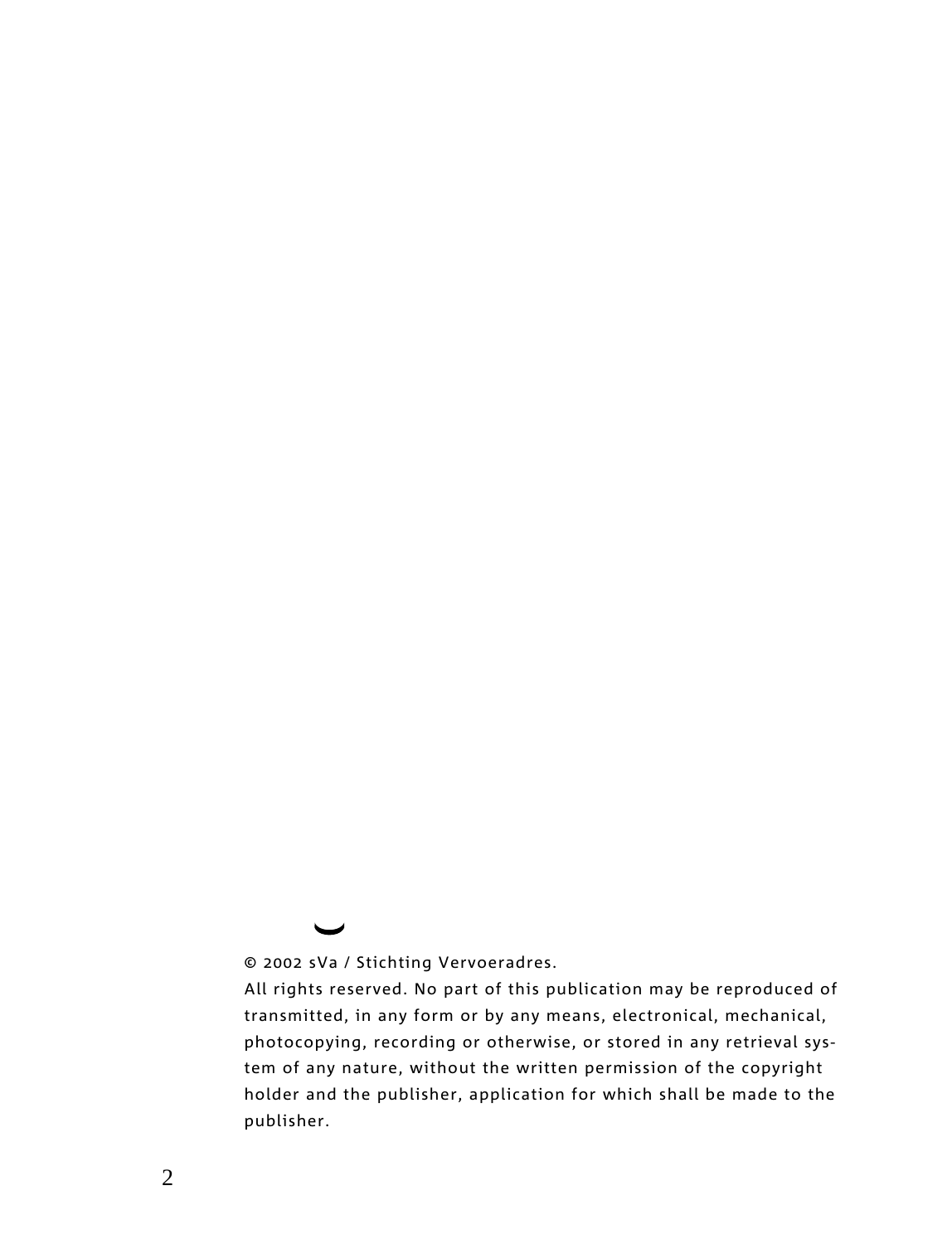# **Contents**

#### **Algemene Vervoercondities 2002 (General Transport Conditions 2002) (AVC 2002)**

| Article |                                                      | Page                                       |
|---------|------------------------------------------------------|--------------------------------------------|
| 1:      | Definitions                                          | 4                                          |
| 2:      | Electronic messages                                  | 5                                          |
| 3:      | Scope of application                                 | 6                                          |
| 4:      | Obligations of the sender; notice of termination     |                                            |
|         | of the contract of carriage                          | 6                                          |
| 5:      | The consignment note                                 |                                            |
| 6:      | Value of the consignment note as evidence            | $\begin{array}{c} 8 \\ 9 \\ 9 \end{array}$ |
| 7:      | Payment of freight                                   |                                            |
| 8:      | Instructions of the sender                           | 10                                         |
| 9:      | Obligations of the carrier                           | 11                                         |
| 10:     | Liability of the carrier                             | 12                                         |
| 11:     | Special risks                                        | 13                                         |
| 12:     | Presumption of exonerating circumstances             | 13                                         |
| 13:     | Compensation                                         | 14                                         |
| 14:     | Intention to cause damage and conscious recklessness | 15                                         |
| 15:     | Notification of damage                               | 16                                         |
| 16:     | Right to claim                                       | 16                                         |
| 17:     | Cash on delivery (COD)                               | 17                                         |
| 18:     | Reservations of the carrier                          | 18                                         |
| 19:     | Prevention after receipt of the cargo                | 18                                         |
| 20:     | Stack-on transport; through transport                | 19                                         |
| 21:     | Storage in case of consignee not showing up          | 19                                         |
| 22:     | Storage before, during and after transport           | 21                                         |
| 23:     | Right of lien                                        | 21                                         |
| 24:     | Right of pawn                                        | 22                                         |
| 25:     | Lost goods                                           | 22                                         |
| 26:     | Immunities; Himalaya clause                          | 23                                         |
| 27:     | Interest due to delay                                | 23                                         |
| 28:     | Limitation period                                    | 23                                         |
| 29:     | Arbitration                                          | 24                                         |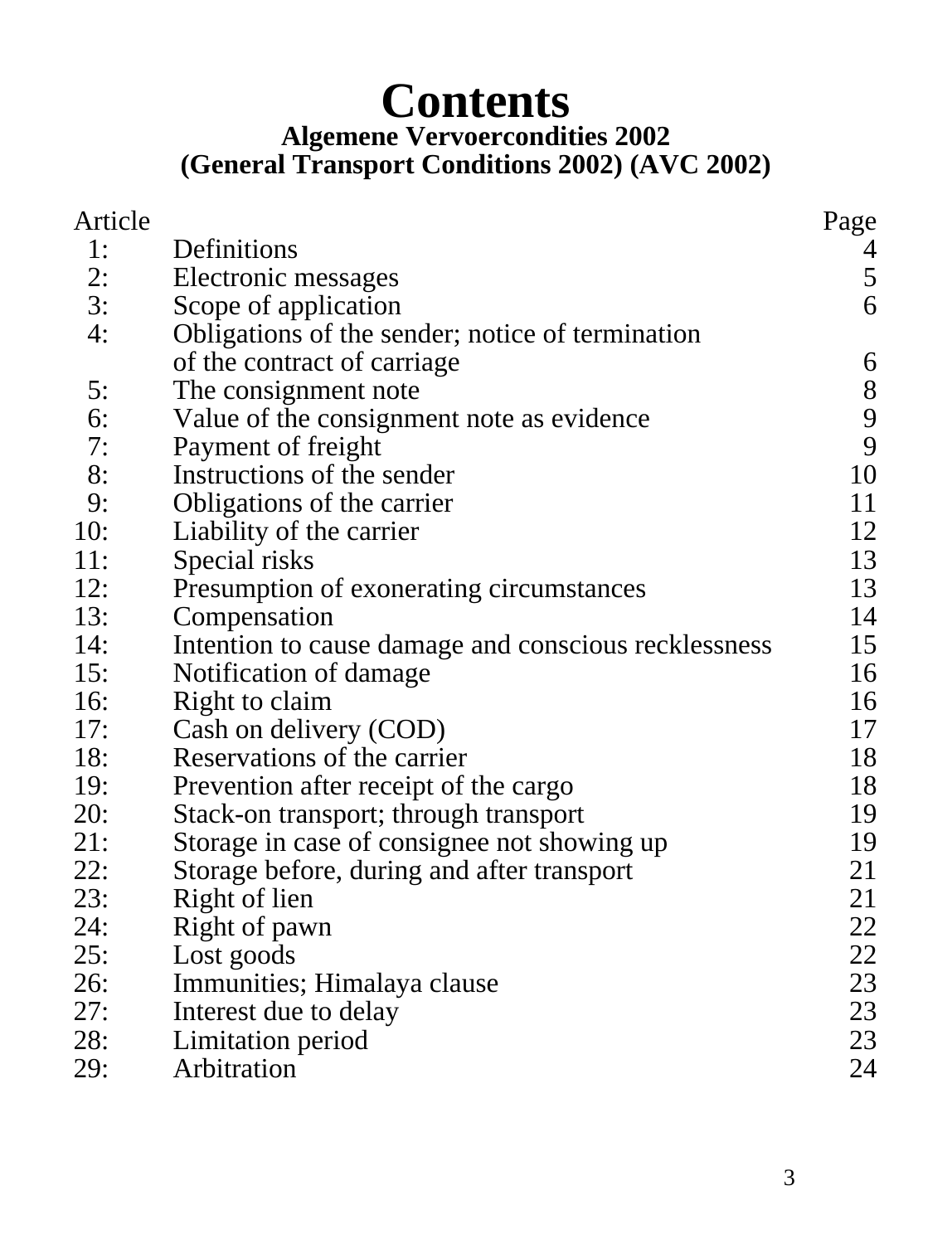## **Algemene Vervoercondities 2002 (General Transport Conditions 2002) (AVC 2002)**

#### **Article 1 Definitions**

In these conditions

- 1. 'Contract of carriage' means the contract by which the carrier commits himself opposite the sender to carry goods by road.
- 2. 'Sender' means the contractual opposite party of the carrier. Mentioning a sender in the consignment note does not automatically mean that the sender so mentioned is the contractual opposite party of the carrier.
- 3. 'Consignee' means the person who by virtue of the contract of carriage has right, opposite the carrier, to delivery of the goods.
- 4. The 'consignment note' means the document drawn up in three original copies, one of which (evidence of receipt) is destined to the sender, the second one of which (evidence of delivery) is destined to the carrier, and the third one of which is destined to the consignee.
- 5. 'Assisting servants and agents' means employees of the carrier as well as persons whose services the carrier uses for the completion of the contract of carriage.
- 6. 'Force major' means circumstances in so far as a diligent carrier has been unable to avoid and in so far as such a carrier has been unable to prevent the consequences thereof.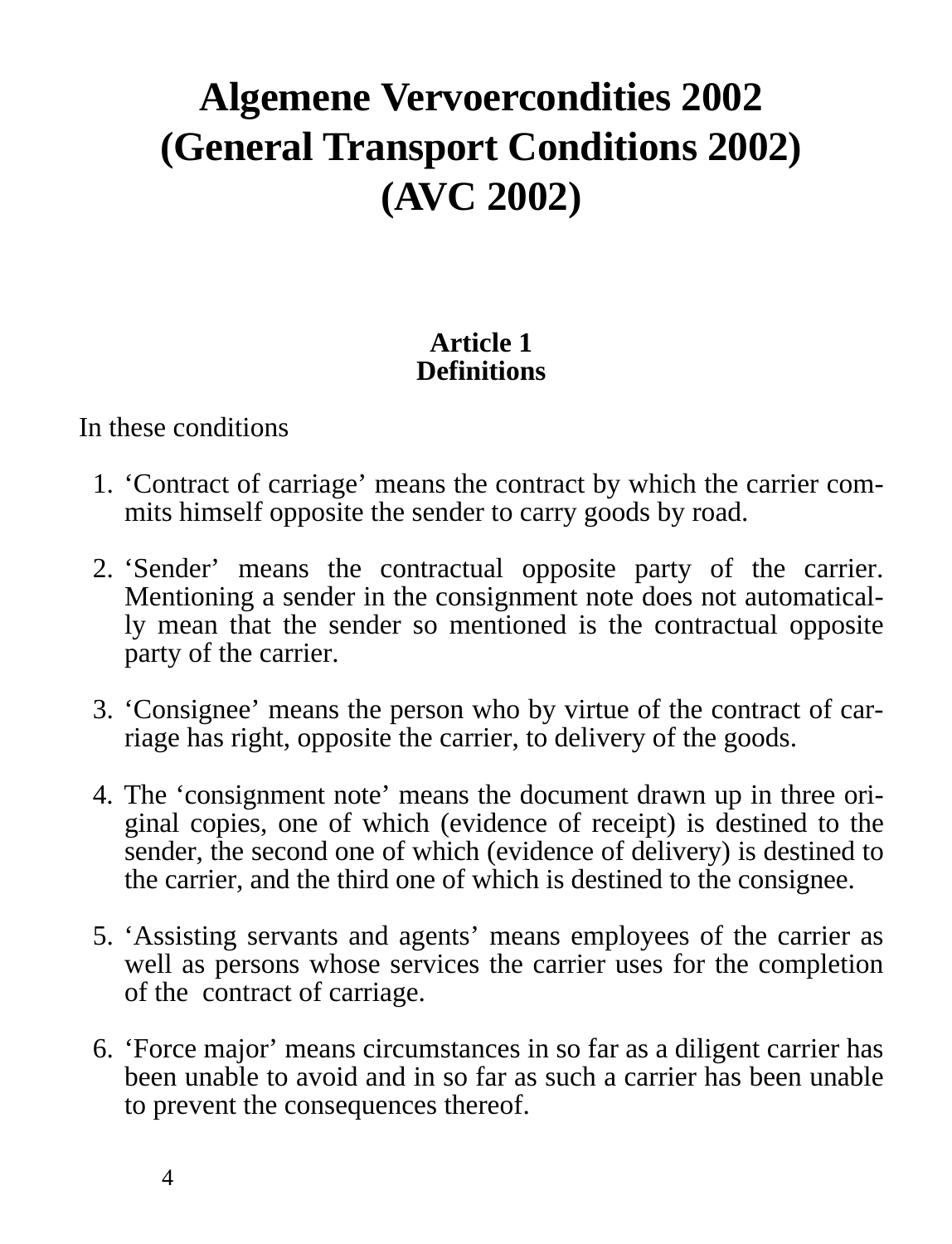- 7. 'Damage caused by delay' means damage to property/capital arising from delay in delivering goods.
- 8. 'Written' or 'in writing' means what it says or by electronic means.
- 9. 'BW' means Burgerlijk Wetboek (Dutch Civil Code).
- 10. 'CMR' means Convention on the Contract for the International Carriage of Goods by Road (CMR) (Geneva, 19 May 1956), as supplemented by the 1978 Protocol.
- 11. 'Algemene Veerboot- en Beurtvaartcondities' means the same (in translation: General Ferry Service and Barge Service Conditions), latest version, as deposited by sVa / Stichting Vervoeradres at the registry (griffie) of the district court of justice (arrondissementsrechtbank) at Amsterdam and at Rotterdam.
- 12. 'Algemene Opslagvoorwaarden' means the same (in translation: General Storage Conditions), latest version, as deposited by sVa / Stichting Vervoeradres at the registry (griffie) of the district court of justice (arrondissementsrechtbank) at Amsterdam and at Rotterdam.
- 13. 'Stack-on transport' means carriage of goods by means of a vehicle (most often, but not necessarily always a lorry), which in turn is carried in or on some other vehicle or transport means (such as often a ship or a railway car). For best understanding the technique, the reader is referred to art. 2 CMR.

#### **Article 2 Elctronic messages**

1. If data, including those relating to the consignment note, are exchanged electronically, parties shall not dispute the admissibility of electronic messages as evidence in the event of a mutual conflict.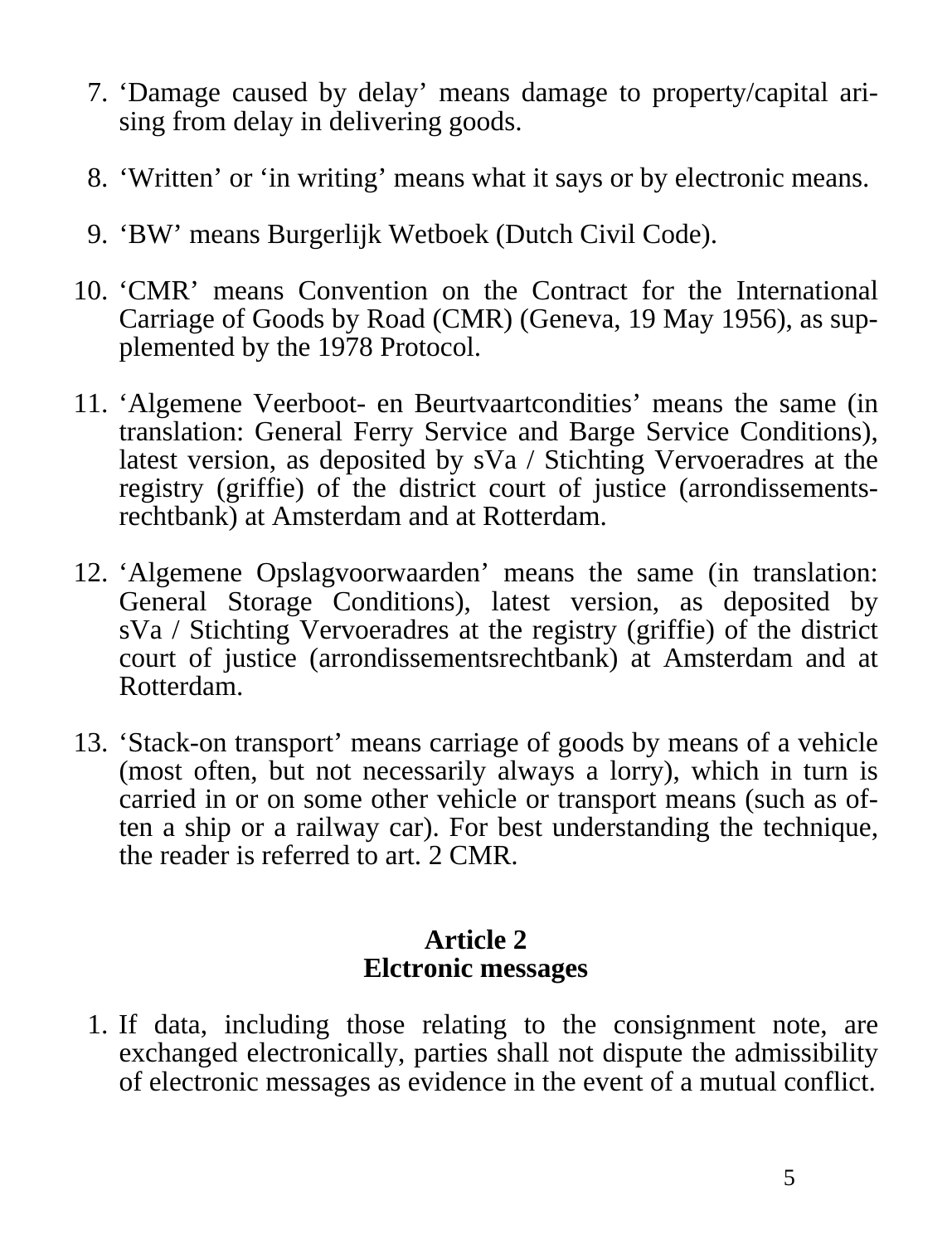2. Electronic messages have the same force of evidence as written paper ones, unless such messages have not been saved and recorded in the format as agreed between the parties and at the agreed security level and in the agreed manner.

#### **Article 3 Scope of application**

The Algemene Vervoercondities apply to the contract of carriage of goods by road; if CMR applies, then the Algemene Vervoercondities apply supplementarily where CMR is silent.

#### **Article 4 Obligations of the sender; notice of termination of the contract of carriage**

- 1. The sender is obliged:
	- (a) concerning the goods and the treatment of same, timely to supply to the carrier all data and information as he is able to or ought to be able to, and of which he knows or ought to know that such data and information are important to the carrier, unless he may assume that the carrier knows them;
	- (b) to make the contract goods available to the carrier at the agreed location and time and in the agreed manner, accompanied by the consigment note as required by article 5 and by any further documents as required by law from the sender;
	- (c) to address clearly and adequately each package to be carried and, in so far as reasonably practicable, to affix or append the required information and address to the package or its packaging in such manner that under normal circumstances it will retain its legibility until the end of the carriage. The sender may agree in writing with the carrier that addresses on the packages are substituted by a mark showing figures, letters or other symbols;
	- (d) to mention in the consigment note the total weight of the goods to be carried;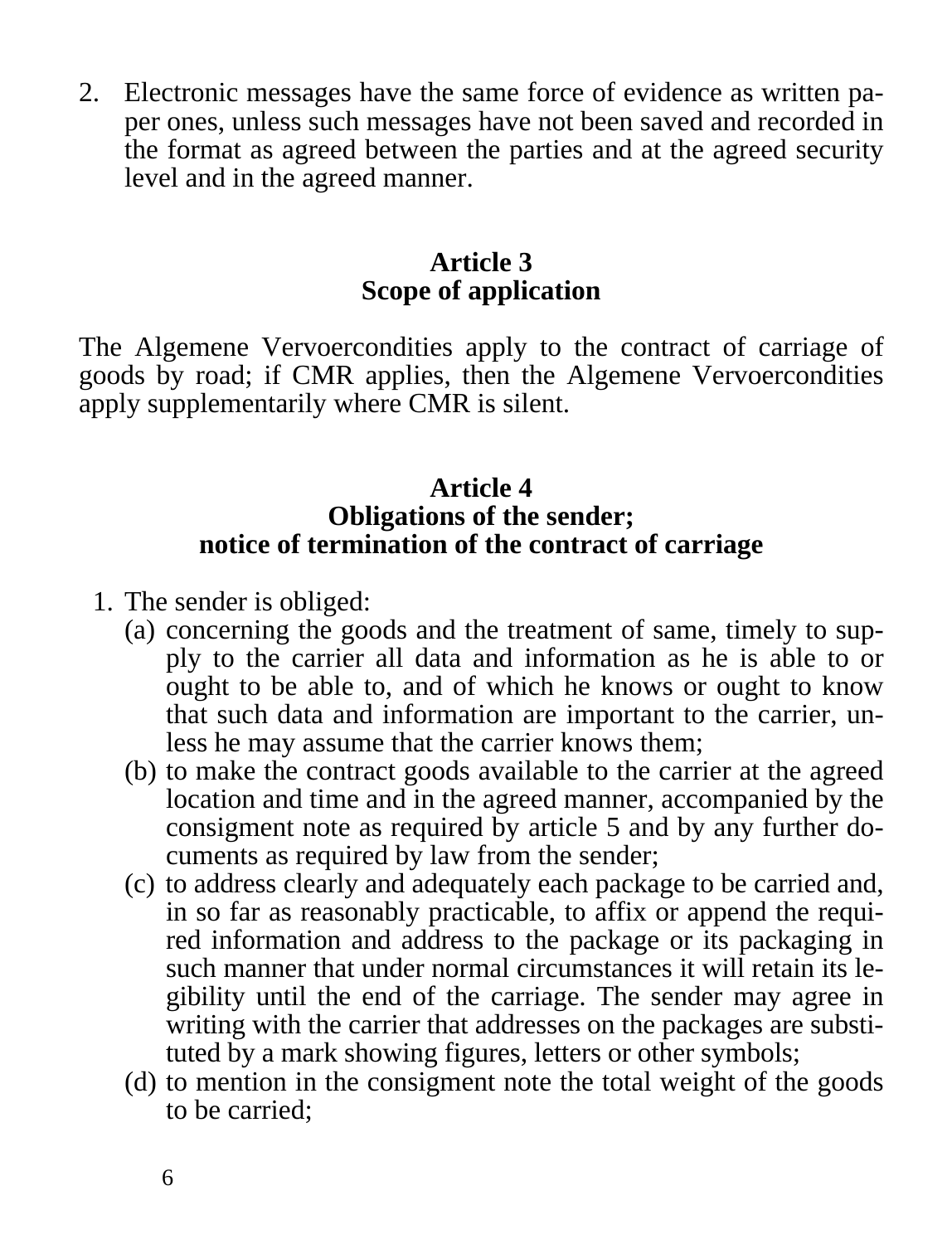- (e) to load and to stow the goods as agreed in or on the vehicle, and to have them unloaded, unless parties agree otherwise, or unless some other obligations follow from the nature of the intended carriage, considering the goods to be carried and the vehicle as made available.
- 2. The sender is not allowed to back out of his obligations mentioned in para 1 a, b, c, and d for whatever circumstance he may invoke and the sender is obliged to compensate the carrier for the damage arising from the non-compliance with the obligations mentioned.
- 3. Notwithstanding para 2 herebefore the carrier may give notice of termination of the contract without preceding summons to comply, if the sender did not fulfil his obligations mentioned in para 1 a and b; however the carrier may do so only after putting the sender in writing under an ultimate deadline and if the sender has not yet fulfilled his obligation by the expiry of that deadline. If by putting such a deadline the course of operation of the business of the carrier would be unreasonably disturbed, then the carrier may terminate the contract without granting a deadline as mentioned. The sender may likewise terminate the contract, if he did not fulfil his obligation as mentioned in para 1 b. Termination is effected by written notice and takes effect on the moment of receipt of same. After termination the sender is indebted to the carrier for 75 percent of the agreed freight without being held liable for further compensation. If no freight has been agreed, the applicable freight will be as per the law, respectively as per custom, respectively in fairness.
- 4. The carrier may also give notice of termination of the contract, in case of defective loading or stowing or in case of overcharging, but not until the sender has been put in the position to undo the defect or the overcharging. If the sender refuses to undo the defective loading and/or stowing or the overcharging, the carrier may either give notice of termination of the contract, or undo himself the defects and/or the overcharging; in both cases the sender is obliged to pay the carrier an amount of  $\epsilon \leq 500$ ,—, unless the carrier proves that the damages so suffered are in excess of that amount; para 3 does not apply.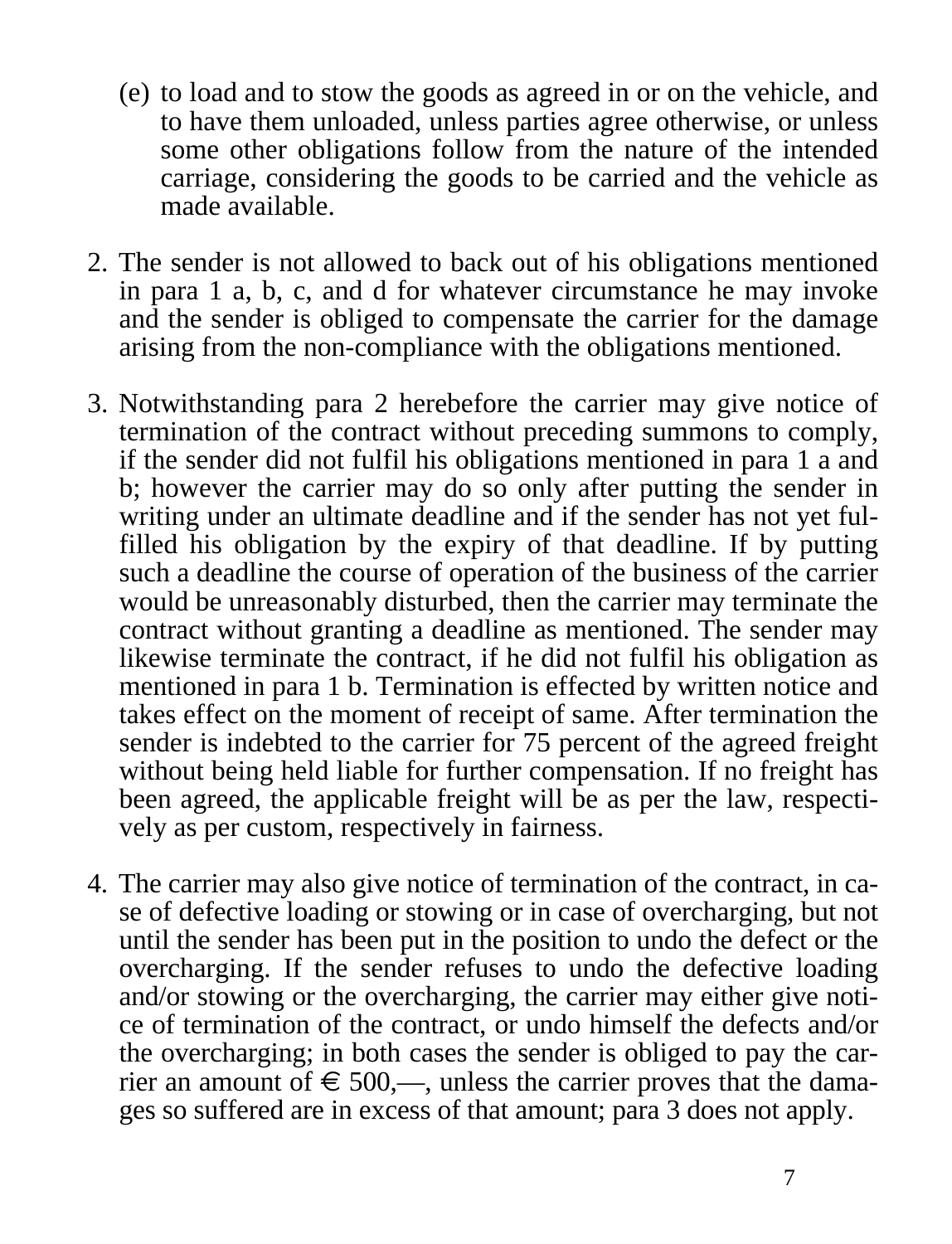- 5. The sender must repay to the carrier any fine imposed to him owing to overcharging, unless the carrier has fallen short in fulfilling his obligations as in art.9 para 1 and 5 or the carrier has not given notice of termination of the contract of carriage on the ground of the previous paragraph, without prejudice to his right to invoke mala fides of the sender.
- 6. Notwithstanding the other paragraphs of this article the sender must compensate to the carrier for damage which he has suffered in so far as the damage has arisen from the circumstance that the carriage of the goods has been or will be prohibited or restricted by public authority; however, this liability does not obtain if the sender proves that the carrier was or could have reasonably been aware of the prohibition or restriction at the time of the contract of carriage being concluded.

#### **Article 5 The consignment note**

- 1. When making the goods available the sender is obliged to hand a consignment note to the carrier which states that these AVC 2002 apply to the contract of carriage concluded.
- 2. The sender is obliged to complete the consignment note entirely and conform to the truth and following directions for completion, and when making the goods available to the carrier he warrants the correctness and completeness of the data supplied by him.
- 3. The carrier is obliged to clearly make himself known as carrier in the consignment note presented by the sender and to sign it and to hand it back to the sender. If the carrier so requires, the sender is obliged to sign the consignment note. The signature may be printed or substituted by a stampprint or any other mark of the origin.
- 4. The consignment note may also be made out in the format of electronic messages in accordance with the format and security level as agreed between the parties and in accordance with the manner of forwarding, saving and recording as agreed between the parties.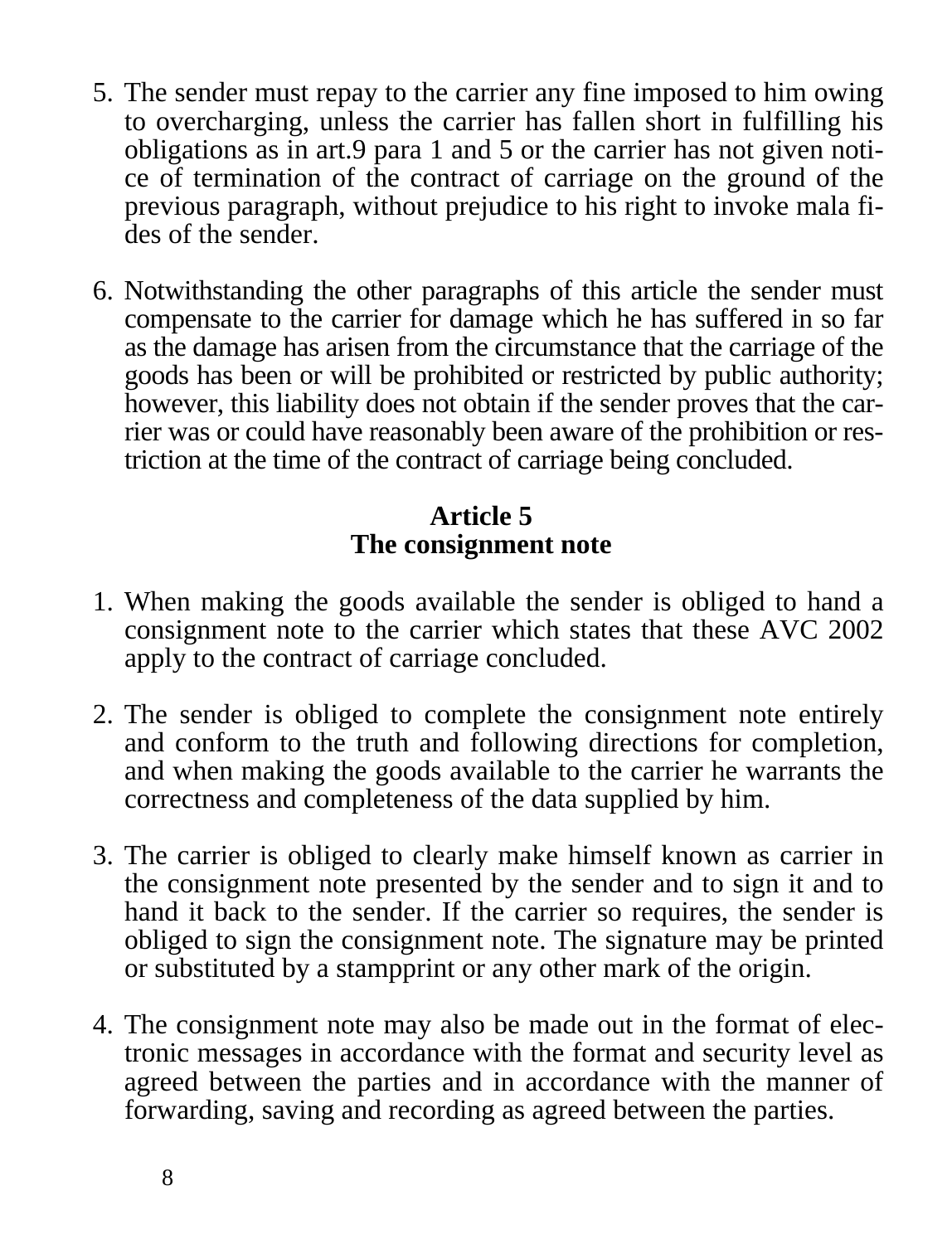#### **Article 6 Value of the consignment note as evidence**

- 1. When receiving the goods the carrier is obliged to check the correctness of the enumeration of the goods in the consignment note as well as the apparent good condition of the goods and their packaging, and in case of deviation to make a note of that on the consignment note. The obligation does not obtain if in the judgement of the carrier this would delay the carriage considerably.
- 2. The consignment note is prima facie evidence, subject to evidence to the contrary, of the conditions of the contract of carriage and the parties to the contract of carriage, and of the receipt of the goods and their packaging in apparent good condition, and of the weight and number of the goods. If the carrier has no reasonable means to check the correctness of the entries meant in para 1, then the consignment note is no evidence of the entries.

#### **Article 7 Freight payment**

- 1. The sender is obliged to pay the freight and further costs which burden the goods at the moment of handing over the consignment note or of the goods having been received by the carrier.
- 2. If freight payable at destination has been agreed, the consignee is obliged to pay the freight, the costs due owing to other reasons relating to the carriage and further costs burdening the goods on delivery of the goods by the carrier; if the consignee did not pay these upon the first reminder, he and the sender are severally obliged to pay.

If, in case of a consignment on the condition freight payable at destination, the sender has mentioned in the consignment note that no delivery may be performed without payment of the freight, the costs due owing to other reasons relating to the carriage and further costs burdening the goods, the carrier, if no payment is made, must ask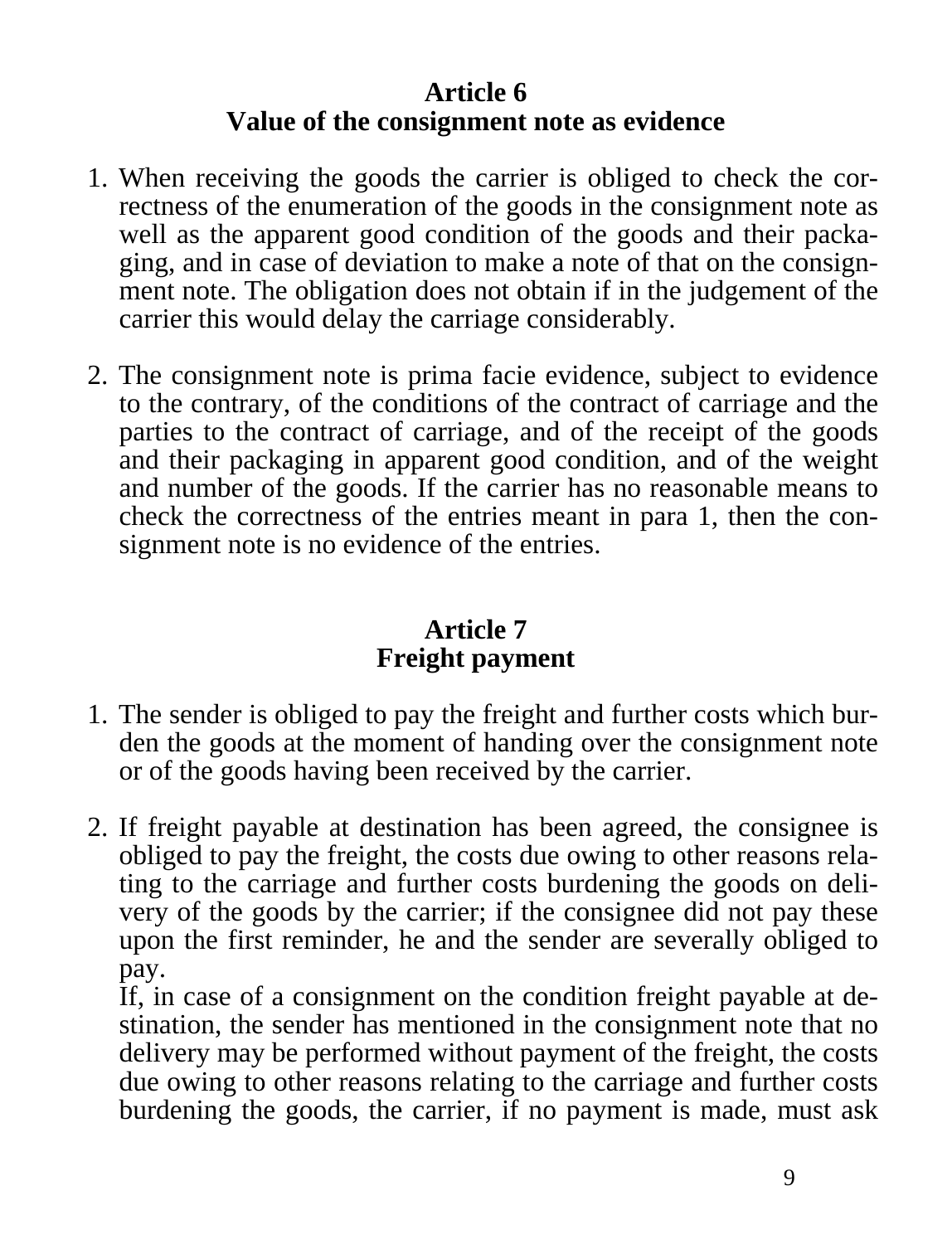the sender for further instructions which he is obliged to follow up, in so far as reasonably possible, against compensation of costs and damage and possibly payment of a reasonable reward, unless these costs have arisen by his own fault.

- 3. The carrier has the right to charge all inevitable extra-judicial and judicial expenses made to collect the freight and other amounts, as mentioned in para's 1 and 2, to the one who is debtor of the freight and other costs. The extra-legal collection expenses are due as from the moment when the debtor fails to pay and the claim has been referred to a third party for collection.
- 4. The freight, the costs due owing to other reasons relating to the carriage and further costs burdening the goods are due also if the goods are not delivered at destination or only partly, damaged or delayed.
- 5. An appeal to set off claims to pay freight, costs due owing to other reasons relating to the carriage and further costs burdening the goods against claims on some other account is not permitted.
- 6. If the sender has not fulfilled his obligations mentioned in the present article, then the carrier is entitled to suspend departure of the vehicle, and in this event the damage arising from it are considered as costs burdening the goods.

#### **Article 8 Instructions of the sender**

1. The sender is entitled to change the place where the goods are made available, to designate himself or somebody else as consignee, to change a given indication of the consignee as well as to give orders concerning delivery or to change the place of delivery, if these instructions do not impede the normal operation of the business of the carrier.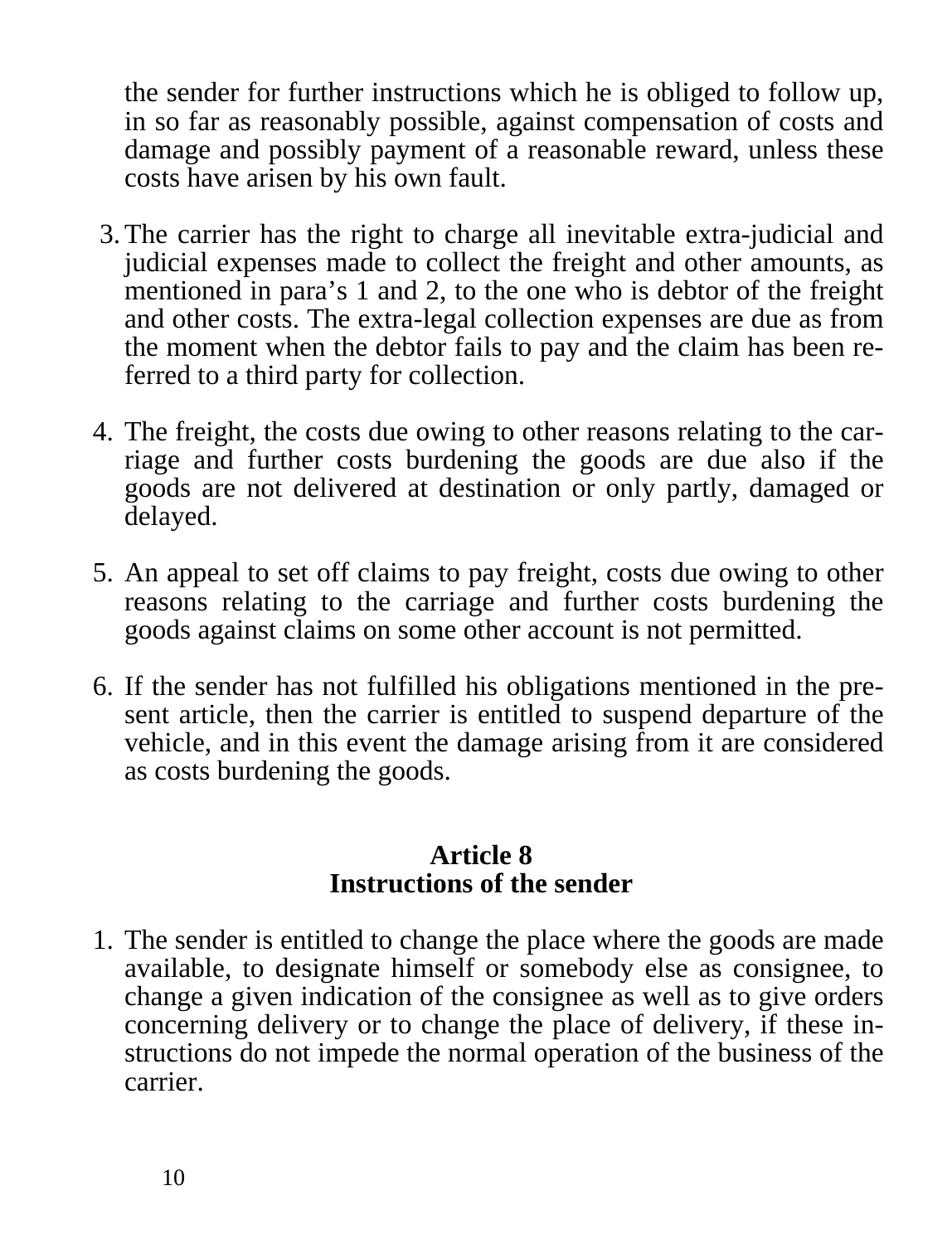- 2. Instructions may given also after receipt of the goods by the carrier.
- 3. The sender is obliged to compensate the carrier for the damage and costs caused by instructions being followed up. If the vehicle has moved to a place which had not been agreed previously in consequence of the instructions given, then the sender is obliged, except for paying compensation for damage suffered and expenses made, also to pay a reasonable reward for this purpose.
- 4. The right to give instructions is extinguished in proportion in which the consignee accepts the goods at the place of delivery or the consignee claims compensation from the carrier because the latter does not deliver the goods.

#### **Article 9 Obligations of the carrier**

- 1. The carrier is obliged to accept the goods agreed at the place and time and in the manner agreed as well as to communicate the loading capacity of the vehicle to the sender, unless the sender is likely to be aware of this.
- 2. The carrier is obliged to deliver at destination the goods received for carriage in the condition in which he has received them.
- 3. The carrier is obliged to deliver the goods received for carriage within a reasonable time lapse; if a period of delivery has been agreed in writing delivery must be done within this period.
- 4. If the carrier does not fulfill the obligation mentioned in para 1, the two parties may give notice of termination of the contract in respect of the goods not yet accepted by the carrier. However, the sender may do so only after having put the carrier under a deadline in writing and the carrier has not fulfilled his obligation at the expiry of it. Notice of termination is given by a written communication to the other party and the contract terminates at the moment of receipt of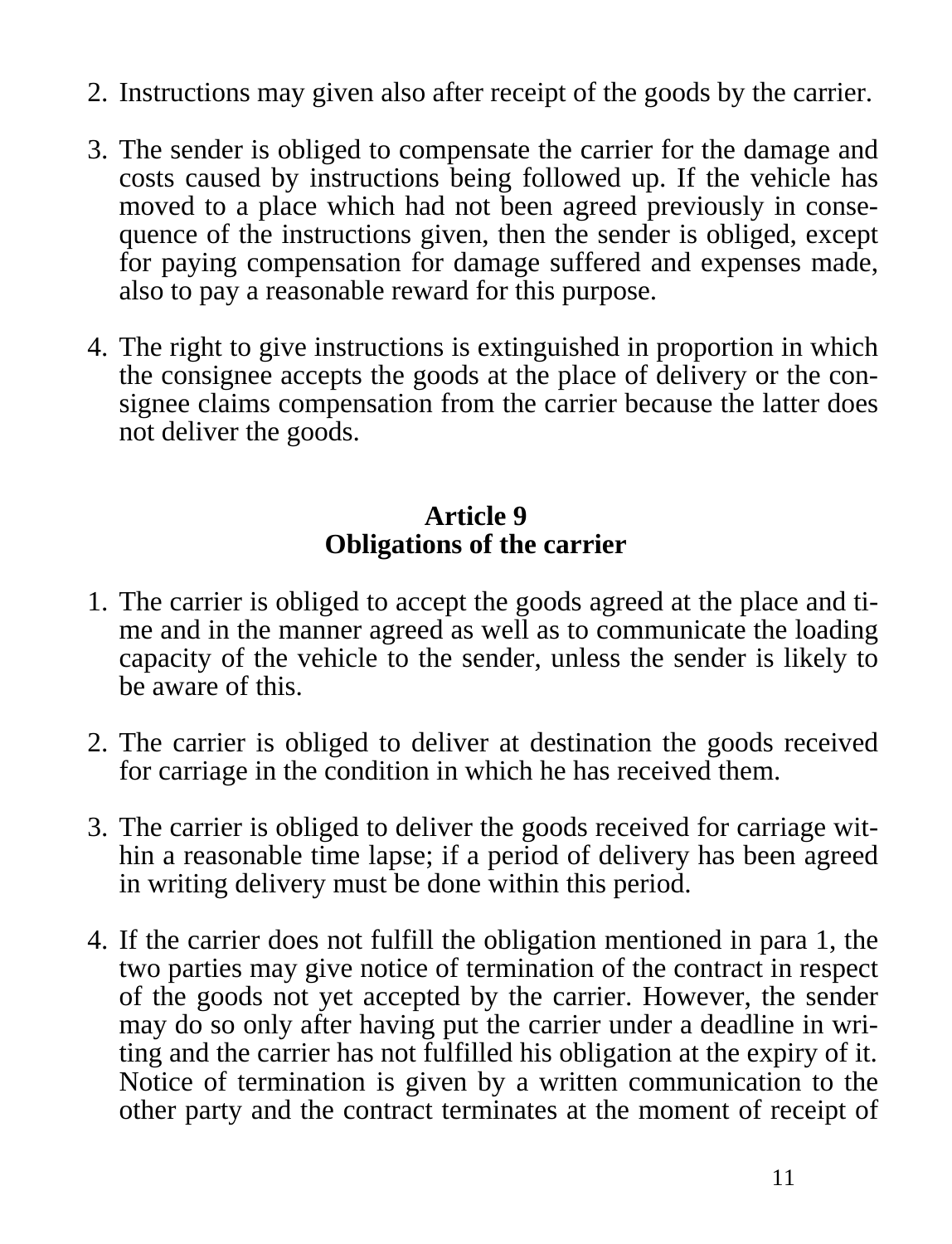the communication.

After termination the carrier is obliged to compensate the sender for the damage which he has suffered as a result of the termination. This compensation, however, cannot amount to more than twice the freight and the sender is due no freight.

- 5. The carrier is obliged to check the loading, stowing and possible overcharging undertaken by or on behalf of the sender if and in so far as circumstances permit to do so. If the carrier judges the loading and stowing to be defective, he is obliged, notwithstanding the stipulation in article 4 para 4, to make a remark of this in the consignment note. If he is not able or in the position to fulfil his obligation to check, he may make a remark to the effect in the consignment note.
- 6. If delivery to house has been agreed, the carrier must carry the goods at the door of the address mentioned in the consignment note or at the door of an address which in stead of the one in the consignment note the sender – in keeping with article 8 – has given.

#### **Article 10 Liability of the carrier**

- 1. Except in case of force major the carrier is liable for damage to or loss of the goods and for damage owing to delay in delivery in so far as the carrier has not fulfilled the obligations mentioned in article 9, para 2 and 3.
- 2. For acts and omissions of his assisting agents and servants, the carrier is liable in the way as for his own acts and omissions.
- 3. The carrier cannot relieve himself of his liability by invoking the defective condition of the vehicle or of the equipment of which he makes use unless this has been made available to him by the sender, the consignee or the receiver. The notion equipment does not include a ship or a railcar in or on which is the vehicle.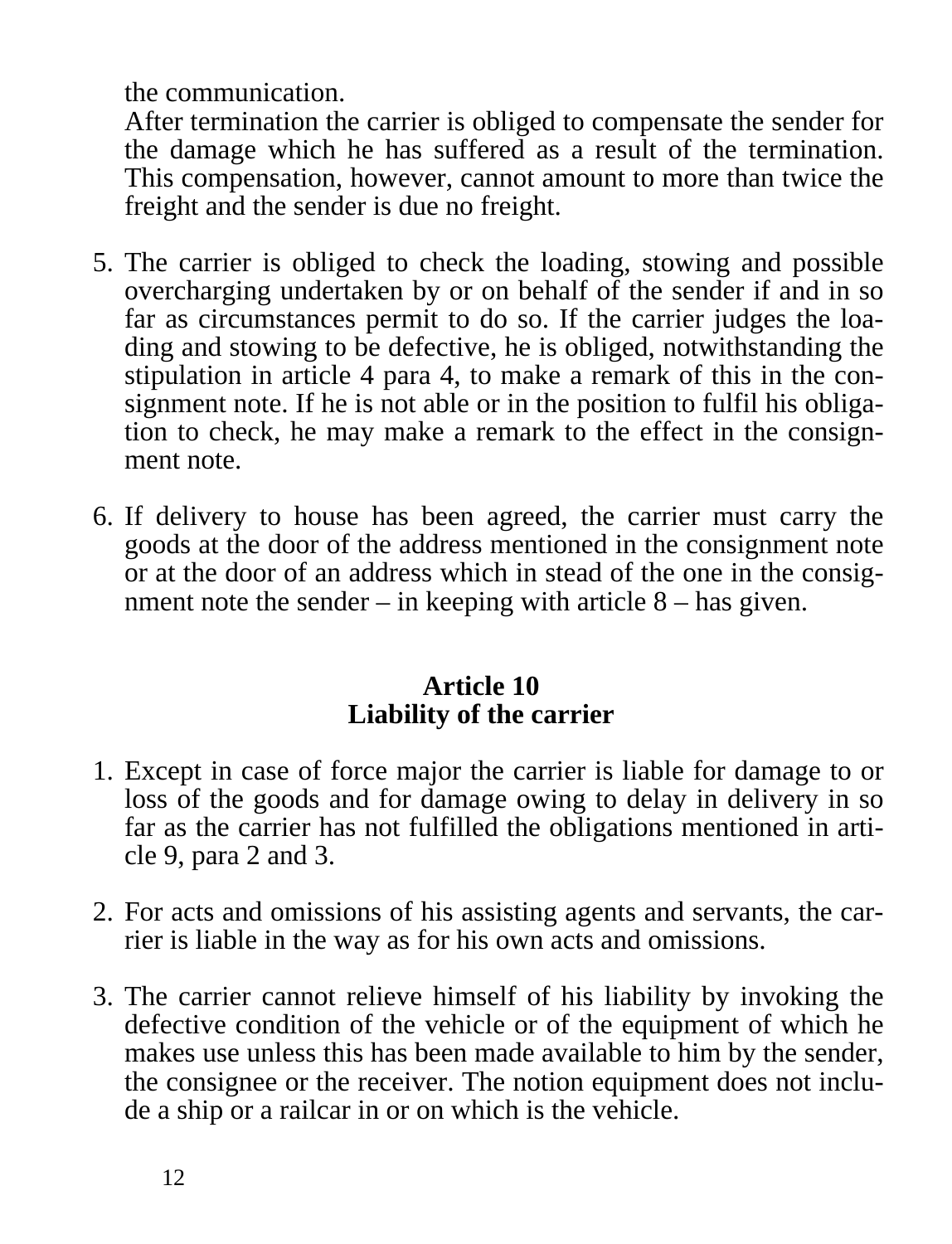#### **Article 11 Special risks**

Notwithstanding article 10, the carrier, who did not fulfil his obligations as in article 9 para 2 and 3, is – in spite of this – not liable for the damage arising from this, in so far as the non-compliance is the result of the special risks bound to one or more of the following circumstances:

- (a) the carriage of the goods in an open unsheeted vehicle, if this has been explicitly agreed and specified in the consigment note;
- (b) absence of or defective condition of packing of the goods which considering their nature or the manner of carriage should have been sufficiently packed;
- (c) handling, loading, stowing or unloading of the goods by the sender, the consignee or persons acting for the account of the sender or the consignee;
- (d) the nature of certain commodities itself which owing to causes connected with this nature are exposed to total or partial loss or to damage, particularly through spontaneous inflamation, explosion, melting, breakage, corrosion, decay, dessication, leakage, normal reduction of quality or the action of moth or vermin;
- (e) heat, cold, temperature variations or humidity of the air, but only if it has not been agreed that the carriage would be performed by means of a vehicle especially equipped to protect the goods from the effects of such conditions;
- (f) insufficiency or inadequacy of the addresses, figures, letters or marks of the packages;
- (g) the fact of carriage of a live animal.

#### **Article 12 Presumption of exonerating circumstances**

1. If the carrier proves that, considering the circumstances of the case, the non-compliance with his obligations following article 9 para's 2 and 3 may have been a consequence of one or more of the special risks enumerated in article 11, it is presumed that the non-compliance was such a consequence indeed. However, the person who oppo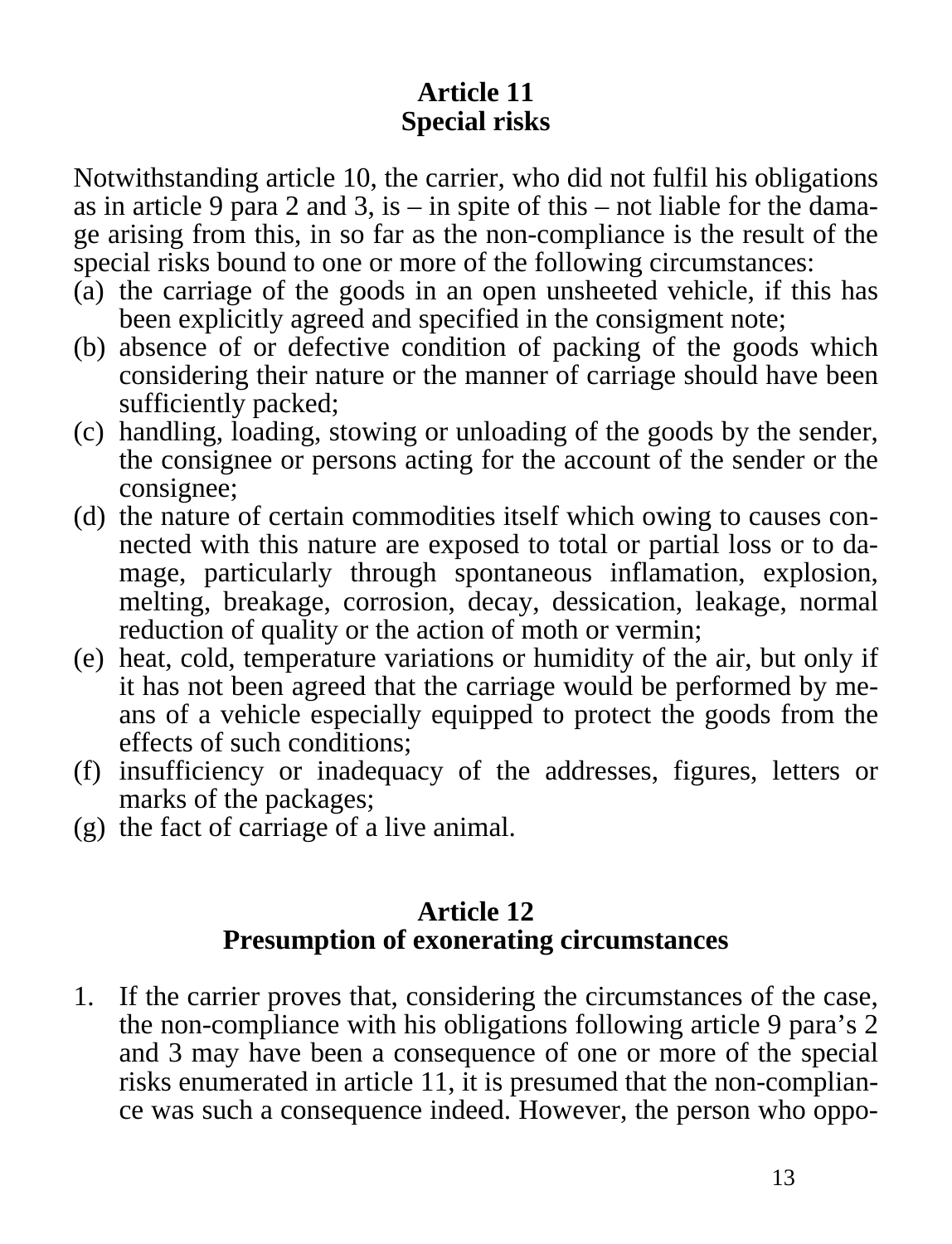site the carrier is entitled to the goods may prove that this non-compliance was not wholly or partly caused by one of these special risks.

- 2. The presumption mentioned herebefore does not apply in the event mentioned in article 11 (a), if there is an abnormal shortage or an abnormally big loss of packages.
- 3. If, in accordance with what the parties had agreed, the carriage is performed by means of a vehicle especially equipped to protect the goods from the effects of heat, cold, temperature variations or humidity of the air, the carrier may for the purpose of exoneration of his liability caused by this effects invoke the benefit of article 11 (d) only if he proves that all measures had been taken, which he was obliged to take considering the circumstances, with repect to the choice, the maintenance, and the use of such equipment and that he acted in compliance with the special instructions meant in the 5th paragraph.
- 4. The carrier may only invoke the benefit of article 11 (g), if he proves that all measures had been taken which he was normally obliged to take, considering the circumstances and that he had acted in compliance with the special instructions meant in the 5th paragraph.
- 5. The special instructions meant in the 3rd and 4th paragraphs of this article must have been given to the carrier before the start of the carriage and must have been explicitly accepted by him and must be specified in the consigment note if one has been issued for the carriage concerned. The single specification of them in the consigment note constitutes no evidence in this event.

#### **Article 13 Compensation**

1. The compensation due by the carrier on the ground of non-compliance with his obligation as in article 9 para 2 is limited to an amount of  $\epsilon$  3.40 per kilogram; for other damage than that arising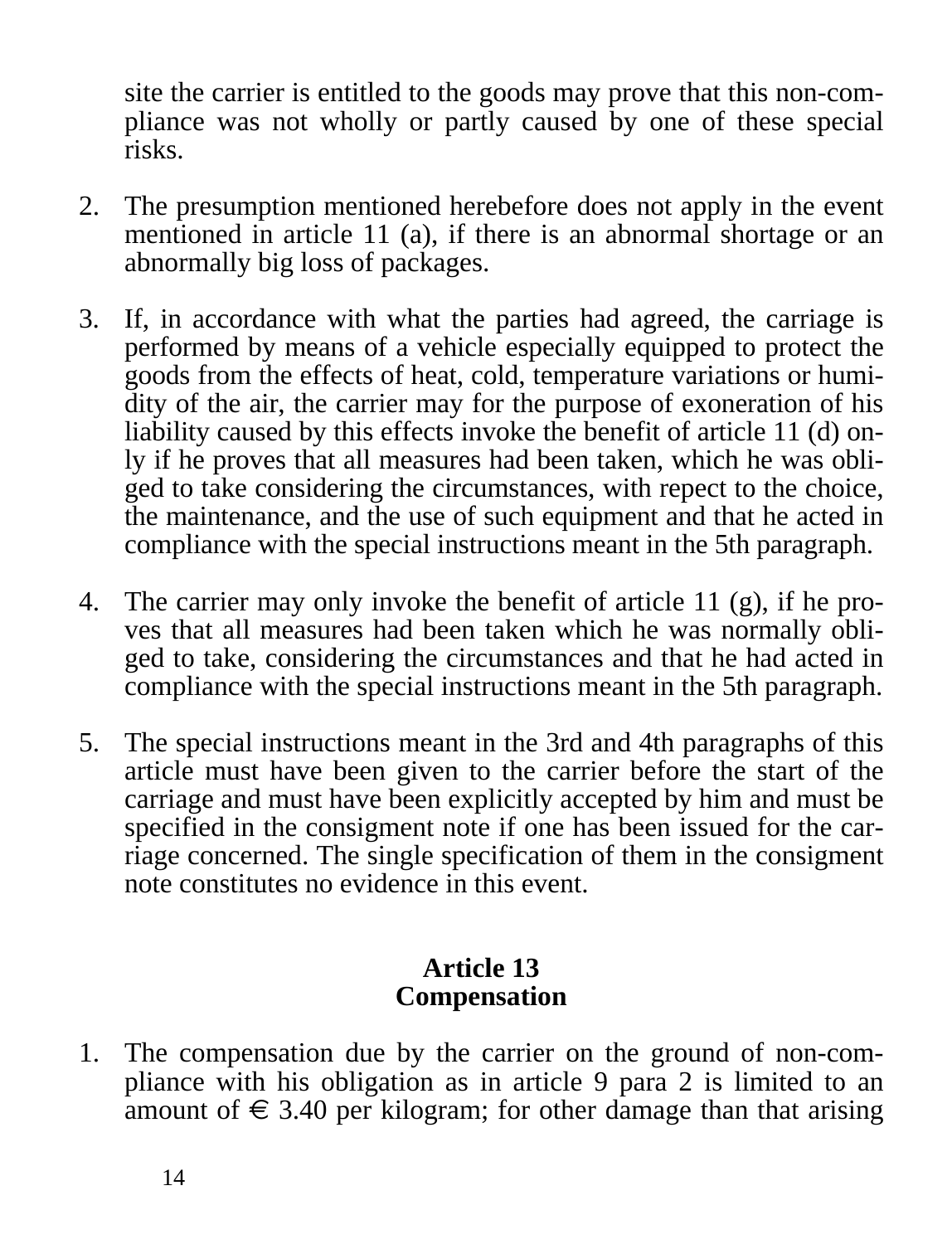from loss of or damage to the goods, such as consequential damage, business stagnation or immaterial damage, the carrier is not liable on the ground of the contract of carriage.

- 2. The number of kilograms as basis for the calculation of the amount mentioned in para  $\overline{1}$  is the weight of the damaged or not delivered object as specified in the consigment note.
- 3. If the carrier is liable because he did not deliver within the reasonable period mentioned in article 9 para 3, the compensation for delay in delivery is limited to once the freight; if the period mentioned in article 9 para 3 has been agreed in writing, the compensation is limited to twice the freight.
- 4. The expenses for expertise research, for salvage and other costs which have been spent to establish and realise the value of the damaged or lost goods and of those delivered with delay are considered as diminishment of value.
- 5. If the carrier is liable because of non-compliance with his obligation stemming from the articles 8:1115 para 2 and 8:118 para 3 BW, or the articles 6 para 1, 19 para 4, 21 or 25 of these conditions, a compensation due by the carrier on this account shall not exceed the compensation which he would be due in case of total loss of the goods concerned.

#### **Article 14 Intention to cause damage and conscious recklessness**

An act or an omission by whomever, except the carrier himself, done either with the intention to cause damage, or recklessly and in awareness that this damage was likely to follow from it, does not deprive the carrier of his right of appealing to any exoneration or limitation of his liability.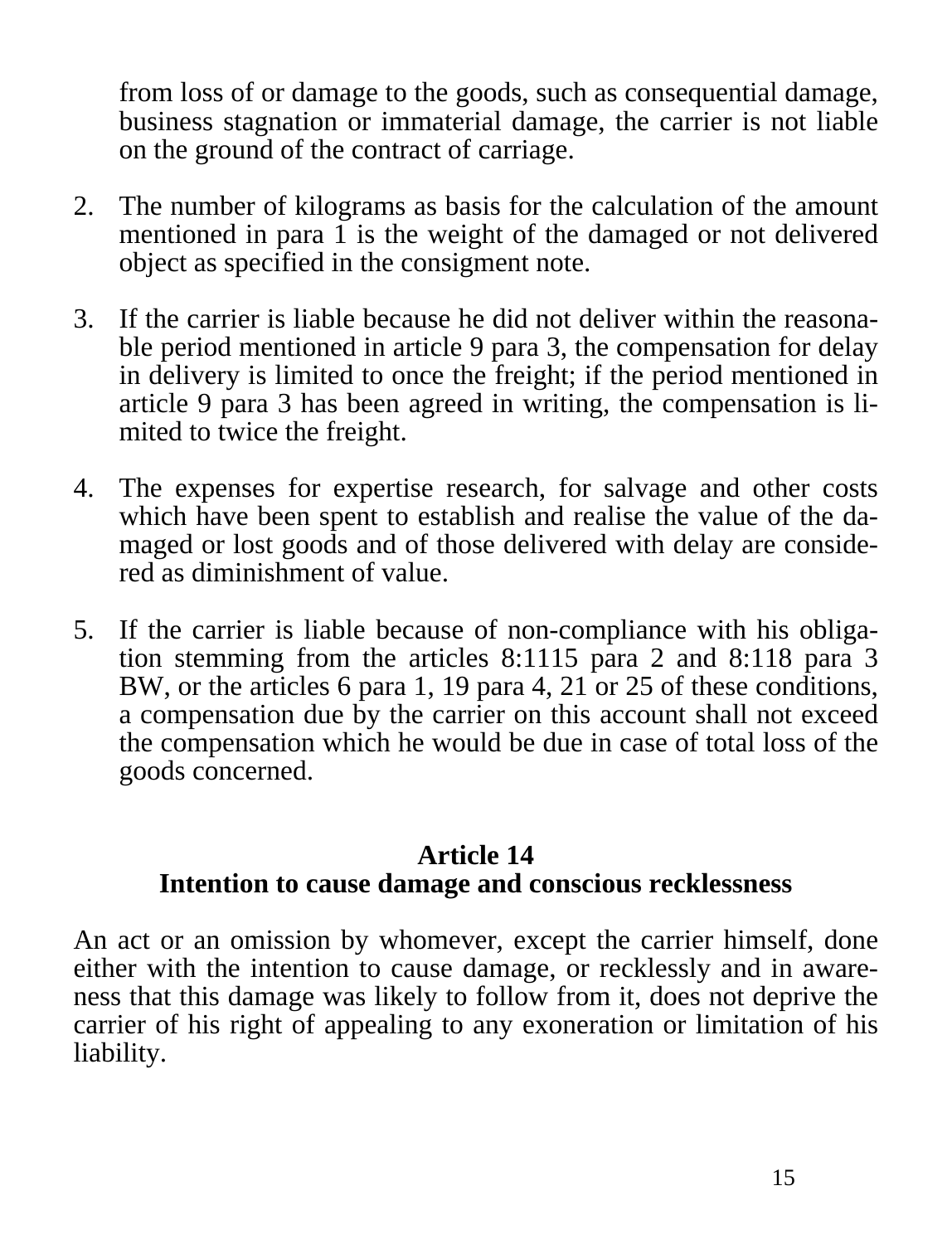#### **Article 15 Notice of damage**

- 1. If the goods are delivered by the carrier showing apparent damage or shortage and the consignee does not, on receipt of the goods or immediately thereafter, communicate to the carrier a reservation in writing, specifying the general nature of the damage or the shortage, then the carrier is presumed to have delivered the goods in the same condition as in which he has received them.
- 2. If the damage or the shortage are not apparent and the consignee has not, within one week after acceptance of the goods, communicated to the carrier a reservation in writing, specifying the general nature of the damage or the shortage, then the carrier is likewise presumed to have delivered the goods in the same condition as in which he has received them.
- 3. If the goods are not delivered within a reasonable or an agreed period and the consignee has not, within one week after acceptance of the goods, communicated to the carrier a reservation in writing, specifying that the goods have not been delivered within this period, then the carrier is presumed to have delivered the goods within this period.

#### **Article 16 Right to claim**

Both the sender and the consignee have the right opposite the carrier of claiming delivery of the goods in accordance with the obligations of the carrier.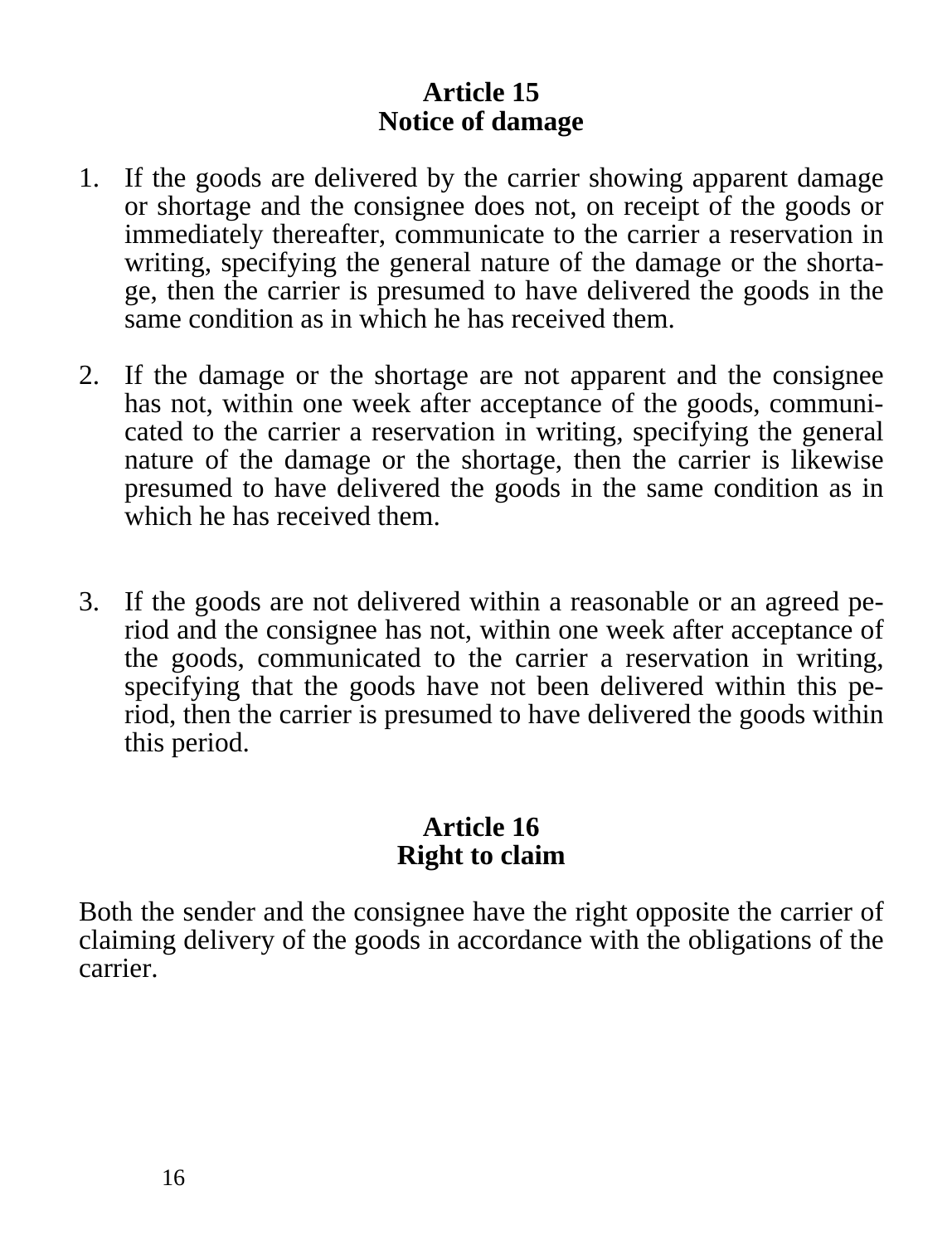#### **Article 17 Cash on delivery (COD)**

- 1. Parties may agree that the goods will burdened by a COD amount which, however, shall not exceed the invoice value of the goods. In that case the carrier may deliver the goods only after preceding payment of the COD amount in cash, unless the sender has authorised the carrier to accept some other form of payment.
- 2. If after notice of arrival the consignee does not appear to pay the COD amount in accordance with the form of payment as prescribed by the sender to the carrier, then the carrier must ask the sender for further instructions. The costs connected with asking for instructions are for account of the sender. The carrier must follow up the instructions given to him, in so far as this is reasonalby possible, against compensation of costs and possibly a reasonable reward, unless these costs have arisen from his fault. If the sender gives instructions to the effect that delivery must be undertaken in devation of previously given instructions relating to payment, then the former ones must be given in writing to the carrier. In absence of instructions the stipulations of article 21 apply in similar manner.
- 3. The carrier is obliged after delivery of a COD consigment and transfer of the amount to him to remit the COD amount without delay but in any event within two weeks to the sender or to have it turned over to his bank or giro account.
- 4. The period of two weeks mentioned in para 3 starts on the day of delivery of the goods.
- 5. The consignee who at the time of delivery knows that the goods are burdened by a COD amount is obliged to pay to the carrier the amount which the latter is due to the sender.
- 6. If the goods have been delivered without the COD amount having been cashed in advance, the carrier is obliged to compensate the sender for the damage to the maximum of the COD amount, unless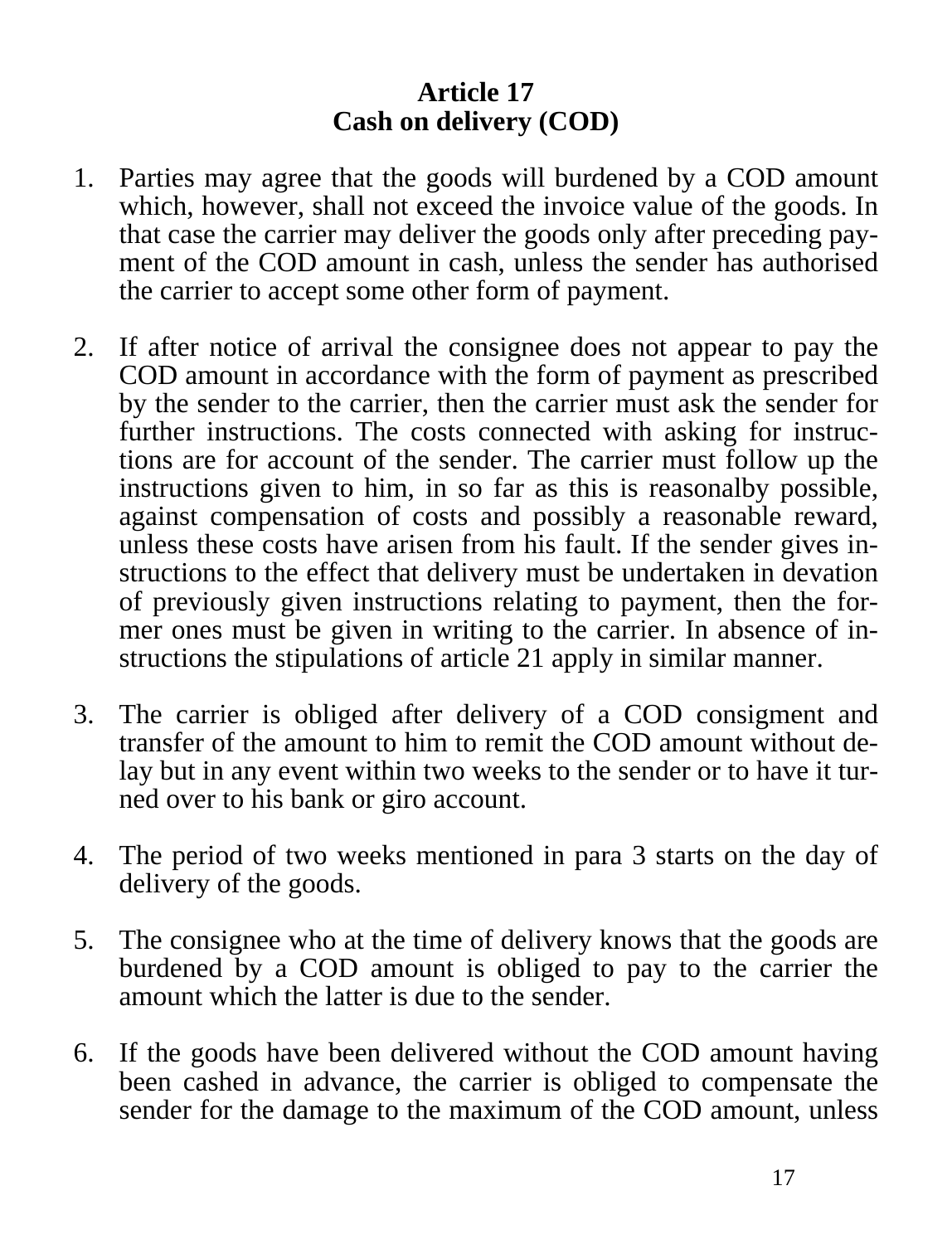he proves that there was no fault on his part or on the part of his employees. This obligation does not affect his right of recourse against the consignee.

- 7. The COD fee due is for the account of the sender.
- 8. All claims against the carrier stemming from a COD condition are limited to one year, counting from the commencement of the day following the day when the goods were delivered or ought to have been delivered.

#### **Article 18 Reservations of the carrier**

In application of the present conditions the carrier reserves the right:

- (a) to carry the goods by means of the vehicles which are appropriate in his judgement and to keep them if necessary in such vehicles, storage rooms or places as he thinks fit, irrespective of whether these vehicles, storage rooms of places belong to the carrier or third parties;
- (b) to have the free choice of the itinerary for carriage, and likewise to deviate from the customary itinerary. He is also entitled to call on places as he thinks fit for the operation of his enterprise.

#### **Article 19 Prevention after receipt**

1. If upon receipt of the goods by the carrier the carriage cannot reasonably or within a reasonable delay commence, continue or be completed, the carrier is obliged to communicate this to the sender. Both carrier and sender have then the right to give notice of termination of the contract.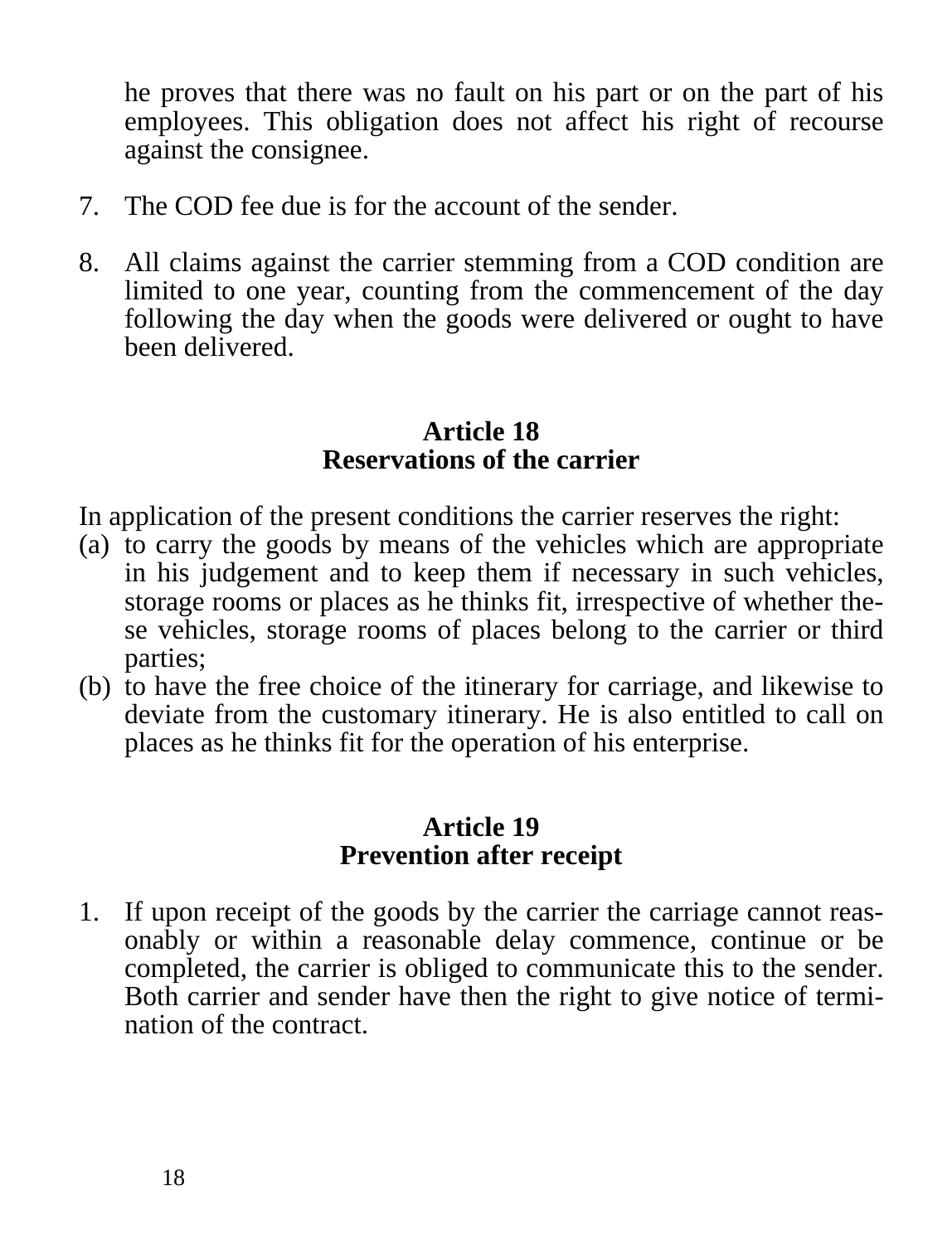- 2. Giving notice of termination shall be done by a communication in writing to the other party and the contract then terminates on the moment of receipt of this communication.
- 3. The carrier is not obliged to effect further carriage to the place of destination and is entitled to unload the goods and store those at a place fit for the purpose; the sender is entitled to take possession of the goods. The expenses made with respect to the goods in connection with the termination are for account of the sender, under reservation of para 4.
- 4. Except for force major the carrier is obliged to compensate the sender for the damage which he has suffered as a result of the termination of the contract.

#### **Article 20 Stack-on transport, through transport**

- 1. If part of the carriage, either or not after transshipment of the goods, is performed by inland waterways, the liability of the carrier for this part is defined by the articles 9 and 13 of the Algemene Veerboot- en Beurtvaartcondities.
- 2. If, after delivery of the goods which he has carried, the carrier commits himself to have the goods carried onwards, he does so as forwarder and his liability in this capacity is then limited to  $\epsilon \leq 3.40$  per kilogram of the goods damaged or lost; no further compensation for whatever damage shall be due.

#### **Article 21 Storage in case of the consignee not showing up**

1. If, after notice of arrival of the goods, the consignee does not show up, if he does not begin taking delivery of the goods, if he does not continue regularly and with proper speed taking delivery of the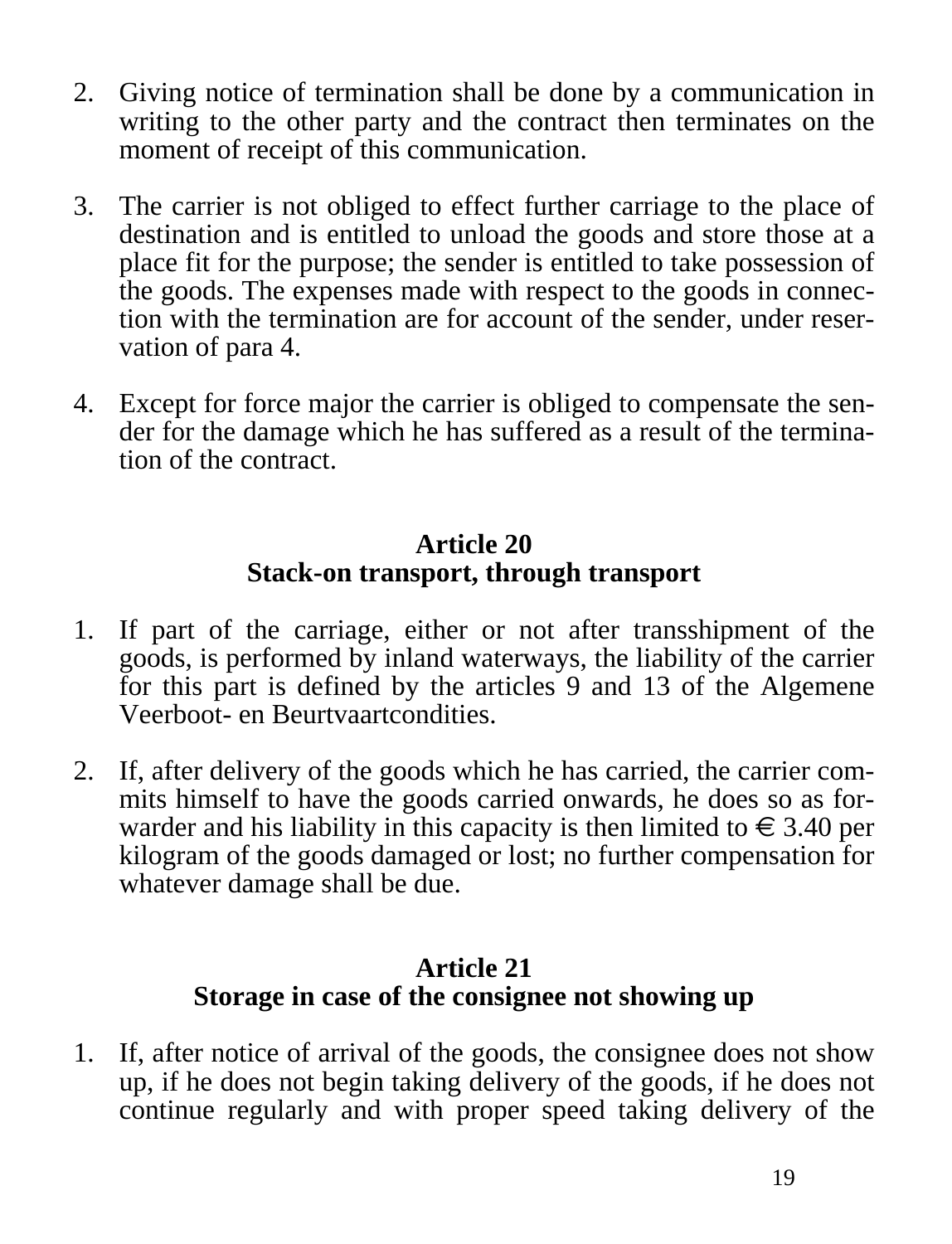goods, if he refuses to accept the goods or to sign for receipt, the carrier may store the goods for account and risk of the sender, respecting reasonable diligence, in a way and place of his determination, if necessary also in the parked vehicle in which the goods were carried; the carrier is obliged to inform the sender.

- 2. While respecting para 1, the carrier may also proceed to storage or parking, if establishing security as in article 23 para 5 is refused, or if a dispute arises over the amount or the nature of the security to be established.
- 3. Except in case of seizure, the goods may be sold publicly or privately for account of the sender without need of any judicial permission, but only after expiry of one week after a notice in writing by registered mail to the sender of the intention to sell.
- 4. The sale may be effected without respect of any delay and without preceding notice if the goods are perishable or storage may be detrimental or give rise to damage or danger for the vicinity. If no preceding notice was given, the carrier is obliged to inform the sender of the sale afterwards.
- 5. With regard to live stock the delay meant in para 3 amounts three days, subject to the right of the carrier to proceed to the sale without respecting any delay and without preceding notice if the condition of the live stock so warrants. If no preceding notice was given, the carrier is obliged to inform the sender of the sale afterwards.
- 6. The carrier keeps the revenue of the goods sold, after deduction of the amount of a possible COD and a fee due to the carrier in connection therewith and of all which is due to the carrier in connection with the goods sold, as freight as well as the costs or storage and parking as other costs and damages, available to the sender during six months following the acceptance of the goods for carriage, at the expiry of which delay he shall put the amount so kept available in judicial custody.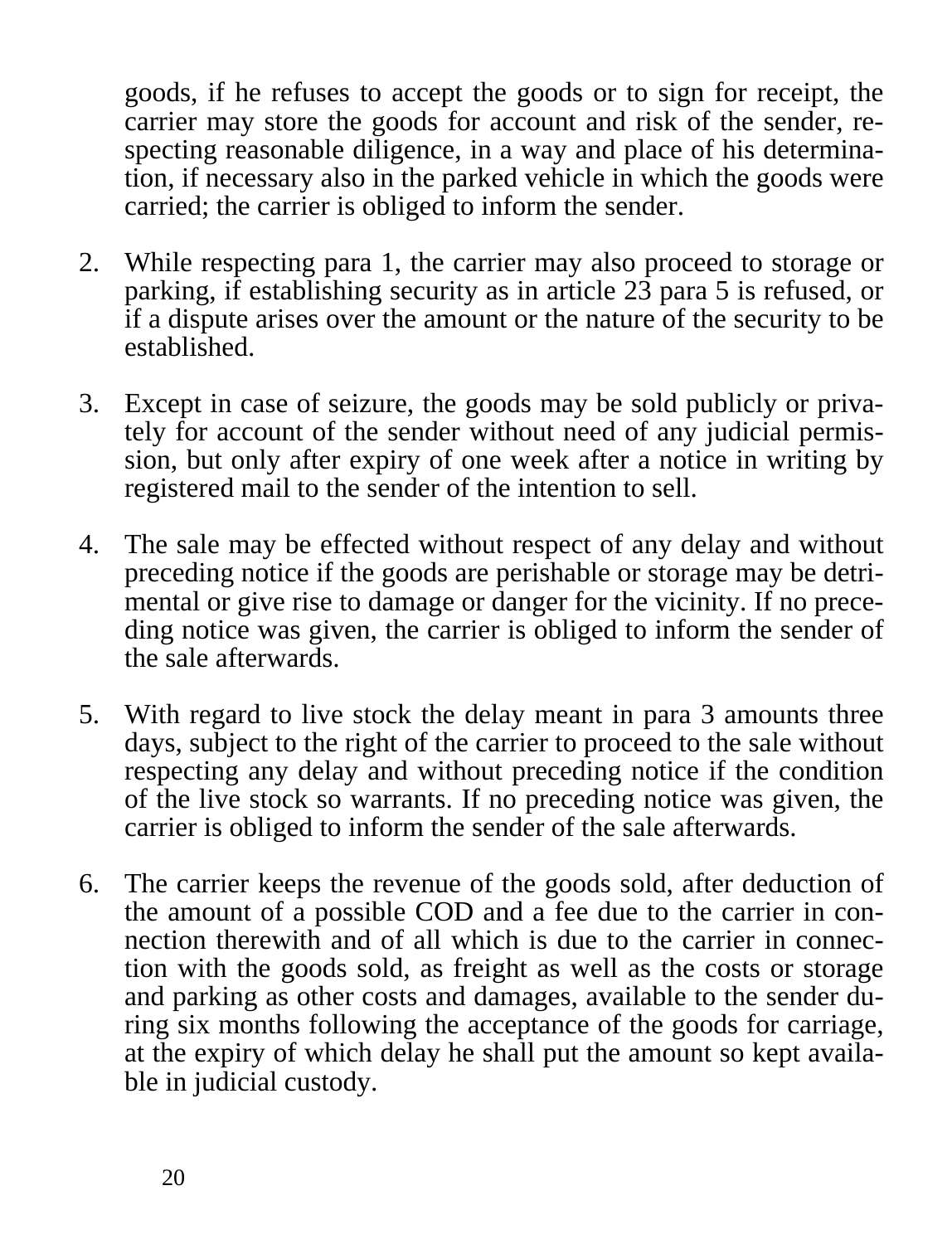#### **Article 22 Storage before, during and after carriage**

If sender and carrier agree that the carrier will store the goods before or during the carriage as agreed, or will do so on completion of the carriage, such storage is effected under application of the Algemene Opslagvoorwaarden, pursuant to which sender and carrier are respectively considered the person who gives (something) into custody and the custodian.

#### **Article 23 Right of lien**

- 1. The carrier has a right of lien on goods and documents in his possession in connection with the contract of carriage against any person who demands delivery of same. This right does not fall to him if, at the moment of receipt of the goods for carriage, he had reason to doubt the right of the sender to make the goods available for carriage to him.
- 2. The right of lien applies likewise to what burdens the goods by way of COD as well as to the COD fee to which he is entitled, in regard to which he is not obliged to accept security.
- 3. The carriage may also exercise the right of lien against the sender for reason of what is yet due to him in connection with previous contracts of carriage.
- 4. Likewise, the carrier may exercise the right of lien against the consignee who in this capacity became a party to previous contracts of carriage for reason of what is yet due to him in connection with these contracts.
- 5. If when settling the invoice a dispute arises over the amount due or if there is need for a calculation to be made for the determination of what is due that cannot be made quickly, then the one who demands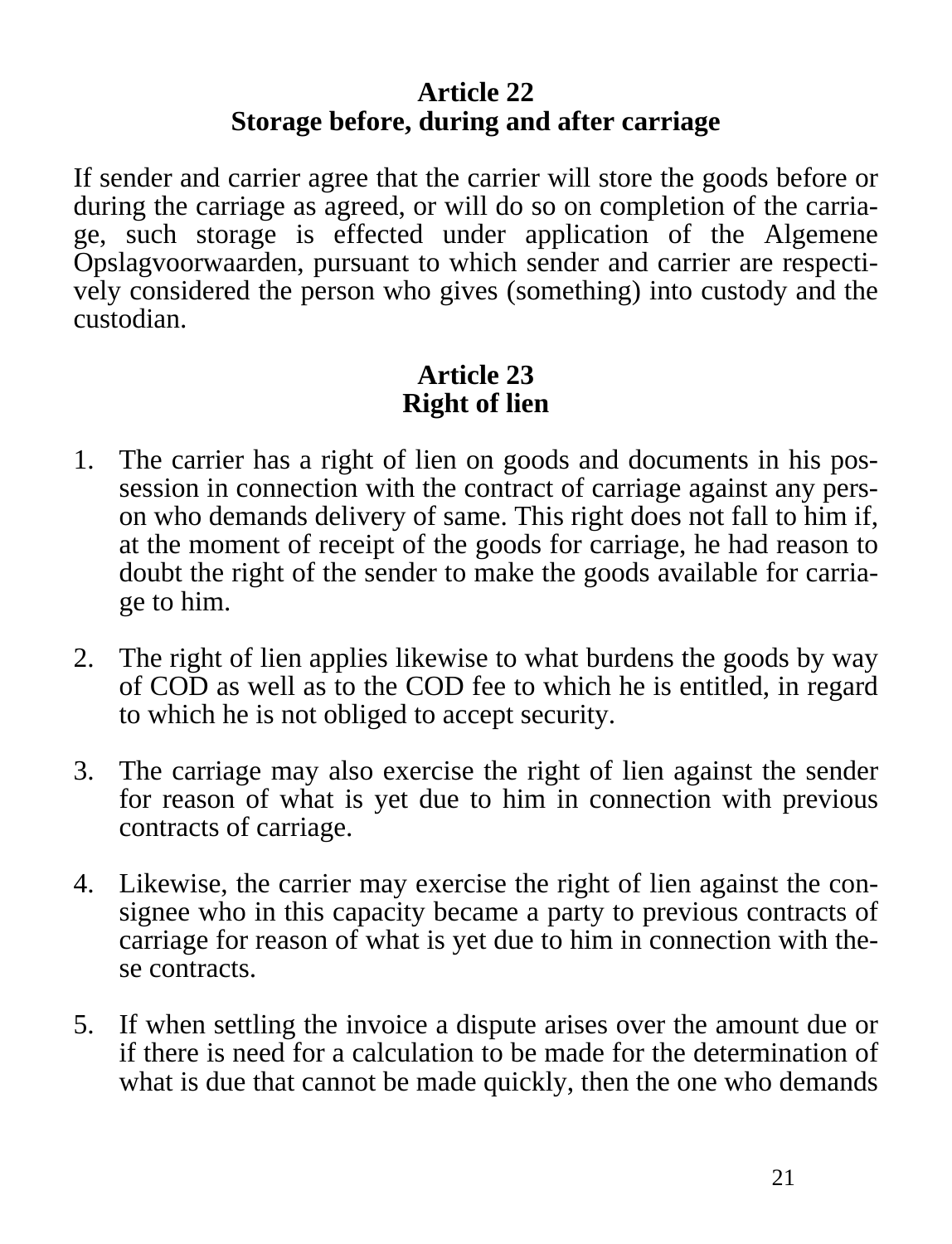delivery is obliged to pay forthwith the part which the parties agree is due and to put up security for the part in dispute or the amount of which has not yet been fixed.

#### **Article 24 Right of pawn**

- 1. All the goods, documents and currency values in possession of the carrier in connection with the contract of carriage serve him as pawn for all claims which he has against the sender.
- 2. Except for the cases in which the sender is in a state of bankruptcy or in which he has been granted suspension of payment or in which he has been declared subject to a debt reorganisation scheme for natural persons, the carrier has never the right to sell the objects in pawn without permission by the court of justice in accordance with art.3:248 para 2 BW.

#### **Article 25 Lost goods**

If the goods have not been delivered within thirty days from the day when they were accepted for carriage and if it is not known where they are, the goods will be considered as lost.

If, within one year after the carrier has paid compensation for non-delivery of the goods to the person who was entitled to delivery of same, these goods or some of them appear to be (again) in possession of the carrier, the latter is obliged to communicate in writing this circumstance to the sender or the consignee, whichever has expressed the wish to this effect in writing, and then the sender respectively the consignee has the right during thirty days from receipt of such communication to demand as yet delivery of these goods against reimbursement of the compensation he has received. The same applies if the carrier has paid no compensation for non-delivery, subject however to the period of one year to start from the day after the one when the goods ought to have been deli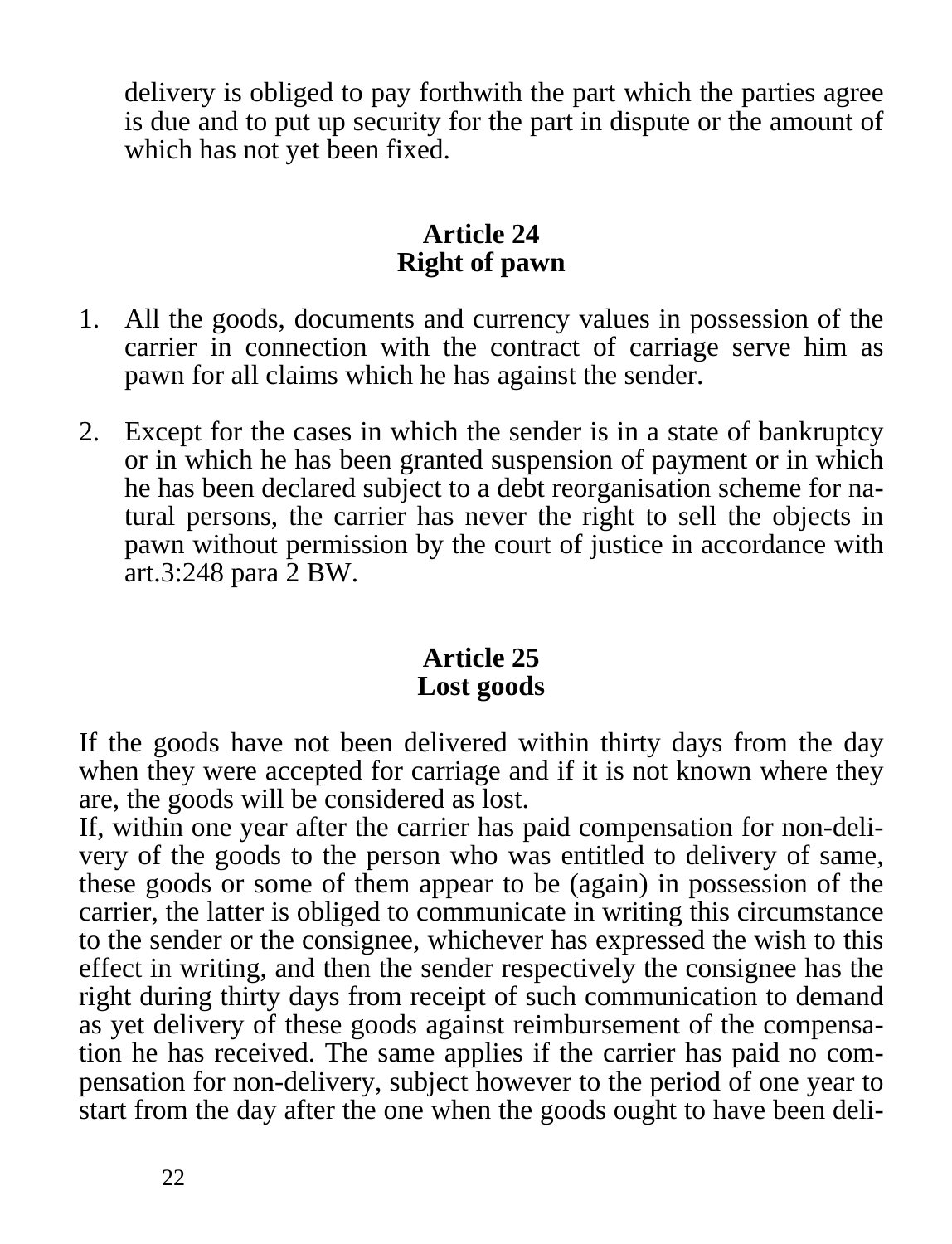vered. If the sender or the consignee respectively does not avail himself of this right, article 21 applies.

#### **Article 26 Safeguarding; Himalaya clause**

- 1. The sender who has failed to meet whatever obligation which the law or these conditions impose on him is obliged to safeguard the carrier against all damages which he might suffer as a result of this non-compliance when he is held liable by a third party on account of the carriage of the goods.
- 2. When assisting servants and agents of the carrier are held liable on account of the carriage of the goods, these persons may invoke each liability limitation and/or exoneration which the carrier can invoke on the basis of these conditions or any other legal or contractual rule.

#### **Article 27 Interest for delay**

Parties are due legal interest according to art. 6:119 BW on an amount due.

#### **Article 28 Limitation**

- 1. All judicial claims based on or related to the contract of carriage are limited to one year.
- 2. In so far as a carrier seeks recourse against a person whose services the carrier has used in completing the contract of carriage to recoup what the carrier is due to the sender or the consignee a new limitation period of three months begins from the moment as stipulated in art. 8:1720 para 1 BW.